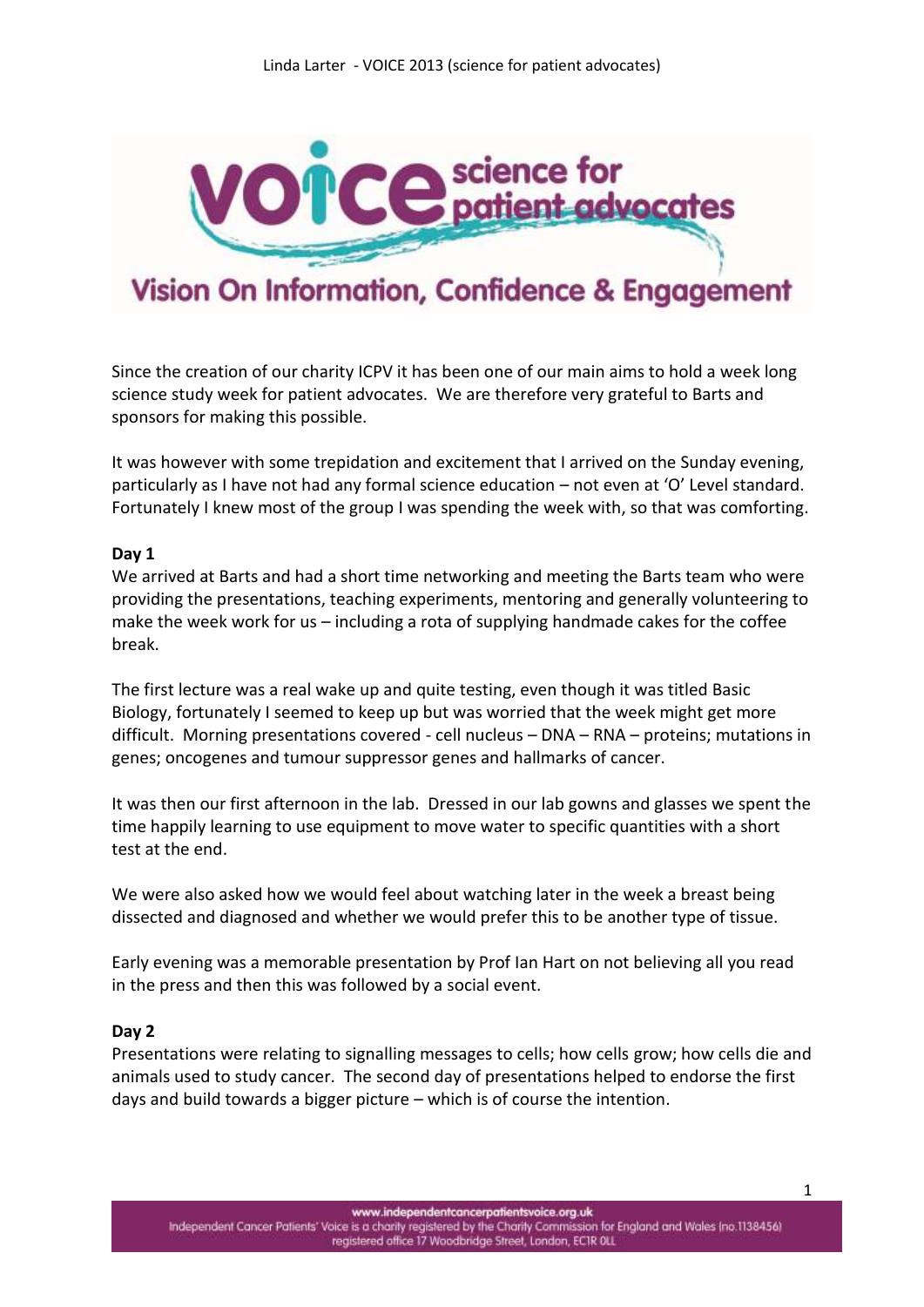In the afternoon, back to the lab, taking our own DNA via a swab, isolating and running on a gel. It seemed even more exciting than the previous day and I was very proud that I managed to do it successfully.

## **Day 3**

Presentations were Breast Cancer – the facts, followed by other presentations relating to different cancers – Leukaemia / Lymphoma, Colon and Pancreatic. All presentations were superb and made the subject very understandable.

Back to lab – every day seems to be more amazing. Today we were working with cancer cells, separating them, treating and then measuring the effects with a biochemical test.

The practical gave a real insight and huge appreciation of the patience and dedication of the scientists who do this work on a daily basis.

In the evening Barts Social Committee arranged a lovely evening giving the chance for delegates to mix socially with other staff from Barts. It was great to be able to do this and talking about what we had learned informally.

## **Day 4**

Same format as previous day with presentations in the morning including – Biomarkers in cancer; principles of screening including genetic screening; understanding risk and interpreting literature with examples. Again excellent presentations.

We had all agreed to watch the breast being examined in the pathology lab. We were privileged to watch the dissection and examination of a mastectomy breast\*. This was carried out most sensitively and reassuring to all of us who have had breast surgery. By the end of the examination we were all fully aware of the process and were present when an additional tumour was discovered. For the whole day our thoughts were with the poor lady who underwent surgery and treatment. She will never know what a marvellous opportunity she provided us with in addition to the tissue bank donation and future potential science discovery. If possible we would have liked to have sent her a card or flowers but clearly this would not have been appropriate. (\**the patient had given her consent to the use of her tissue for research but also for teaching*)

We then moved to work again in the lab following through (with much assistance) tissue preparation. Of genuine discovery to me was the limited access to tissue for research. Although I knew about the need for specific tissue I didn't realise for example that there was a need to import tonsil tissue to enable antibodies to be tested.

I had a huge childish pride when my experiments were successful.

In the evening we were invited to dinner with Barts staff.

**Day 5**